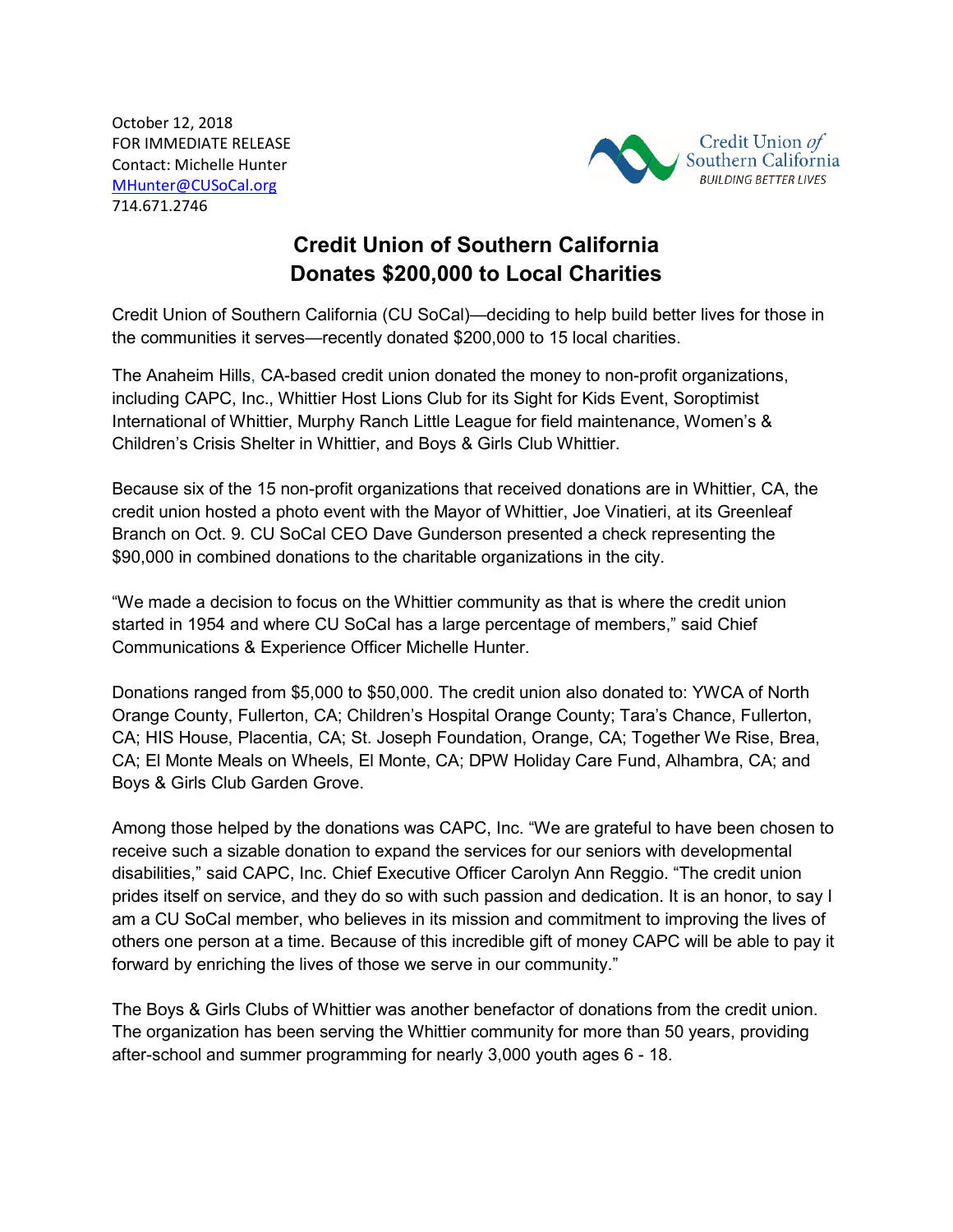"We are proud to partner with the credit union to strengthen local families and open doors to great futures for the youth of our community," Executive Director Oscar Hernandez said.

The credit union first asked each CU SoCal team member to submit the name(s) or non-profit organizations he or she wanted to have considered to receive a special donation and then created a committee consisting of four board members and three senior team members including the CEO. The committee reviewed the submissions and selected the organizations based on various factors, including how the donated funds would be used.

## *About Credit Union of Southern California (CU SoCal)*

*Founded in 1954 as Whittier Area Schools Federal Credit Union, CU SoCal has a five-star financial rating from BauerFinancial, a nationally recognized independent bank research firm, and was named one of the Best Places to Work in 2018 by the Orange County Register. Today, CU SoCal has more than \$1.4 billion in assets and is dedicated to building better lives for nearly 110,000 member-owners through world-class service and convenience. Membership is open to those who live, work, worship, or attend school in Los Angeles, Orange, San Bernardino, or Riverside counties. For more information, visit CUSoCal.org.*



*Because six of the 15 non-profit organizations that received donations from the Credit Union of Southern California are in Whittier, CA, the credit union hosted a photo event with the Mayor of Whittier Joe Vinatieri at its Greenleaf Branch on Oct. 9. CU SoCal CEO Dave Gunderson presented a check representing the \$90,000 in combined donations to charitable organizations in the city.*